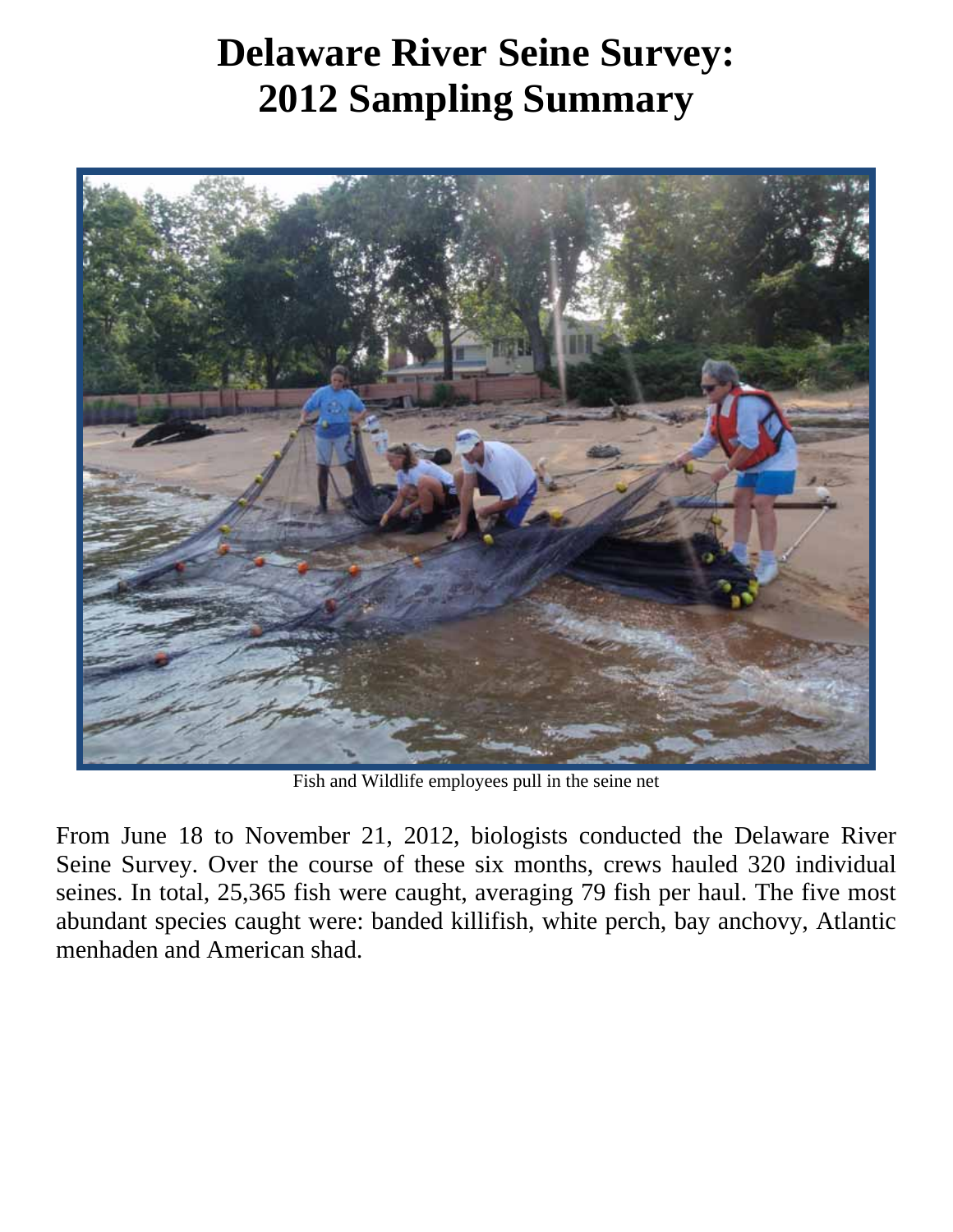| <b>Species Name</b>       | <b>Total Number</b> | <b>Relative Abundance (%)</b> |  |  |
|---------------------------|---------------------|-------------------------------|--|--|
| <b>Banded Killifish</b>   | 4,399               | 17.343%                       |  |  |
| White Perch               | 4,301               | 16.956%                       |  |  |
| Bay Anchovy               | 3,812               | 15.029%                       |  |  |
| Atlantic Menhaden         | 1,785               | 7.037%                        |  |  |
| American Shad             | 1,634               | 6.442%                        |  |  |
| Eastern Silvery Minnow    | 1,617               | 6.375%                        |  |  |
| Spottail Shiner           | 1,333               | 5.255%                        |  |  |
| Mummichog                 | 1,046               | 4.124%                        |  |  |
| <b>Atlantic Croaker</b>   | 954                 | 3.761%                        |  |  |
| Hogchoker                 | 880                 | 3.469%                        |  |  |
| Atlantic Silverside       | 522                 | 2.058%                        |  |  |
| Rough Silverside          | 515                 | 2.030%                        |  |  |
| <b>Striped Bass</b>       | 477                 | 1.881%                        |  |  |
| Gizzard Shad              | 463                 | 1.825%                        |  |  |
| Spot                      | 406                 | 1.601%                        |  |  |
| <b>Blueback Herring</b>   | 322                 | 1.269%                        |  |  |
| <b>Tessellated Darter</b> | 205                 | 0.808%                        |  |  |
|                           |                     |                               |  |  |
| Pumpkinseed Sunfish       | 119                 | 0.469%                        |  |  |
| <b>Blue Crab</b>          | 117                 | 0.461%                        |  |  |
| <b>Bluegill Sunfish</b>   | 101                 | 0.398%                        |  |  |
| Bluefish                  | 61                  | 0.240%                        |  |  |
| Channel Catfish           | 48                  | 0.189%                        |  |  |
| White Sucker              | 43                  | 0.170%                        |  |  |
| <b>Inland Silverside</b>  | 42                  | 0.166%                        |  |  |
| American Eel              | 17                  | 0.067%                        |  |  |
| <b>Striped Anchovy</b>    | 16                  | 0.063%                        |  |  |
| <b>Mullet Species</b>     | 14                  | 0.055%                        |  |  |
| <b>Yellow Perch</b>       | 14                  | 0.055%                        |  |  |
| Golden Shiner             | 13                  | 0.051%                        |  |  |
| <b>Striped Mullet</b>     | 13                  | 0.051%                        |  |  |
| Carp                      | 11                  | 0.043%                        |  |  |
| <b>Largemouth Bass</b>    | 10                  | 0.039%                        |  |  |
| Northern Kingfish         | 8                   | 0.032%                        |  |  |
| Atlantic Needlefish       | $\tau$              | 0.028%                        |  |  |
| Redbreast Sunfish         | 7                   | 0.028%                        |  |  |
| Shiner/Minnow Species     | 5                   | 0.020%                        |  |  |
| Alewife                   | 3                   | 0.012%                        |  |  |
| <b>Black Drum</b>         | 3                   | 0.012%                        |  |  |
| Goldfish                  | 3                   | 0.012%                        |  |  |
| <b>Smallmouth Bass</b>    | 3                   | 0.012%                        |  |  |
| Striped Killifish         | 3                   | 0.012%                        |  |  |
| Summer Flounder           | 3                   | 0.012%                        |  |  |
| Four-spined Stickleback   | $\mathfrak{2}$      | 0.008%                        |  |  |
| <b>Hickory Shad</b>       | $\overline{2}$      | 0.008%                        |  |  |
| Southern Kingfish         | $\overline{2}$      | 0.008%                        |  |  |
| <b>Black Crappie</b>      | 1                   | 0.004%                        |  |  |
| Northern Hogsucker        | 1                   | 0.004%                        |  |  |
| Northern Pipefish         | 1                   | 0.004%                        |  |  |
| Weakfish                  | 1                   | 0.004%                        |  |  |
| <b>Grand Total</b>        | 25,365              | 100.000%                      |  |  |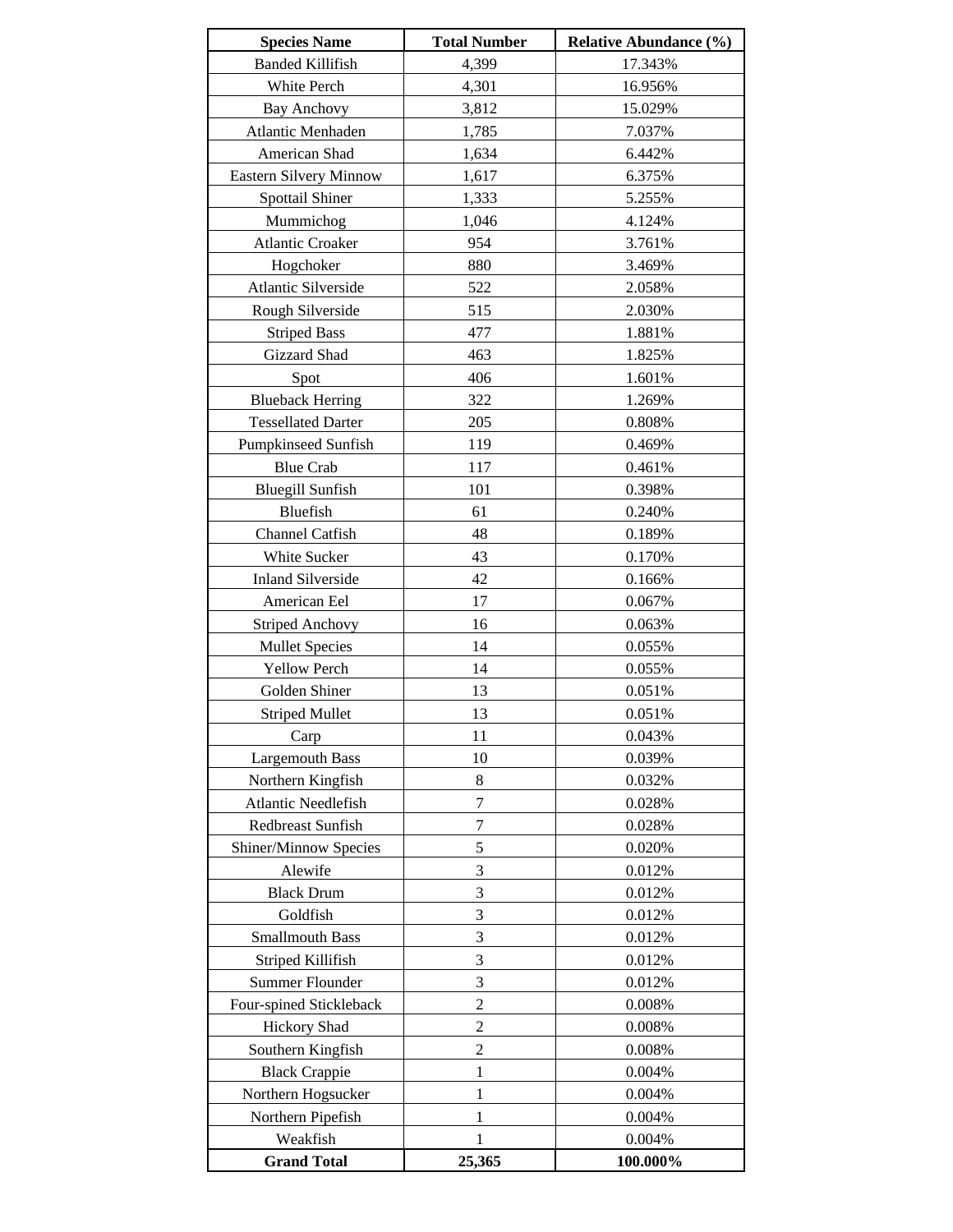The primary target species of this survey is striped bass. In 2012, this species was the thirteenth most abundant fish caught. In total, 477 striped bass were caught and 271 of those were young-of-year striped bass. This means that 57% of the striped bass caught were less than 1 year old, while nearly 40% were age 1. This is a positive reflection based on the high age 0 index of 2011. It is encouraging to see a strong year class like this from year to year.



Young-of-Year striped bass

During 2012, several species yielded significantly lower catches than in 2011. These decreases **do not** mean that the species are at risk – some of these species had higher than normal catches during 2011. New regulations were put in place this year due to concerns about the significant coastwide decline of river herring stocks. The exact cause for these coastwide declines remains uncertain, but numerous factors such as loss of spawning habitat, impediments to fish passage (i.e. dams), water quality degradation and fishing all likely played a role. (Source: http://www.njfishandwildlife.com/news/2012/herring-tog\_regchange.htm )

The table below shows which species had the most significant decreases:

| Total Number Caught     |        |       |            |  |  |
|-------------------------|--------|-------|------------|--|--|
| <b>Species</b>          | 2011   | 2012  | % Decrease |  |  |
| Alewife                 | 325    | 3     | 99.1%      |  |  |
| American Shad           | 5,478  | 1,634 | 70.2%      |  |  |
| <b>Blueback Herring</b> | 11,429 | 322   | 97.2%      |  |  |
| <b>Channel Catfish</b>  | 92     | 48    | 47.8%      |  |  |
| <b>Gizzard Shad</b>     | 833    | 463   | 44.4%      |  |  |
| <b>Striped Bass</b>     | 1,983  | 477   | 75.9%      |  |  |
| <b>White Perch</b>      | 6,150  | 4,301 | 30.1%      |  |  |

**Total Number Caught**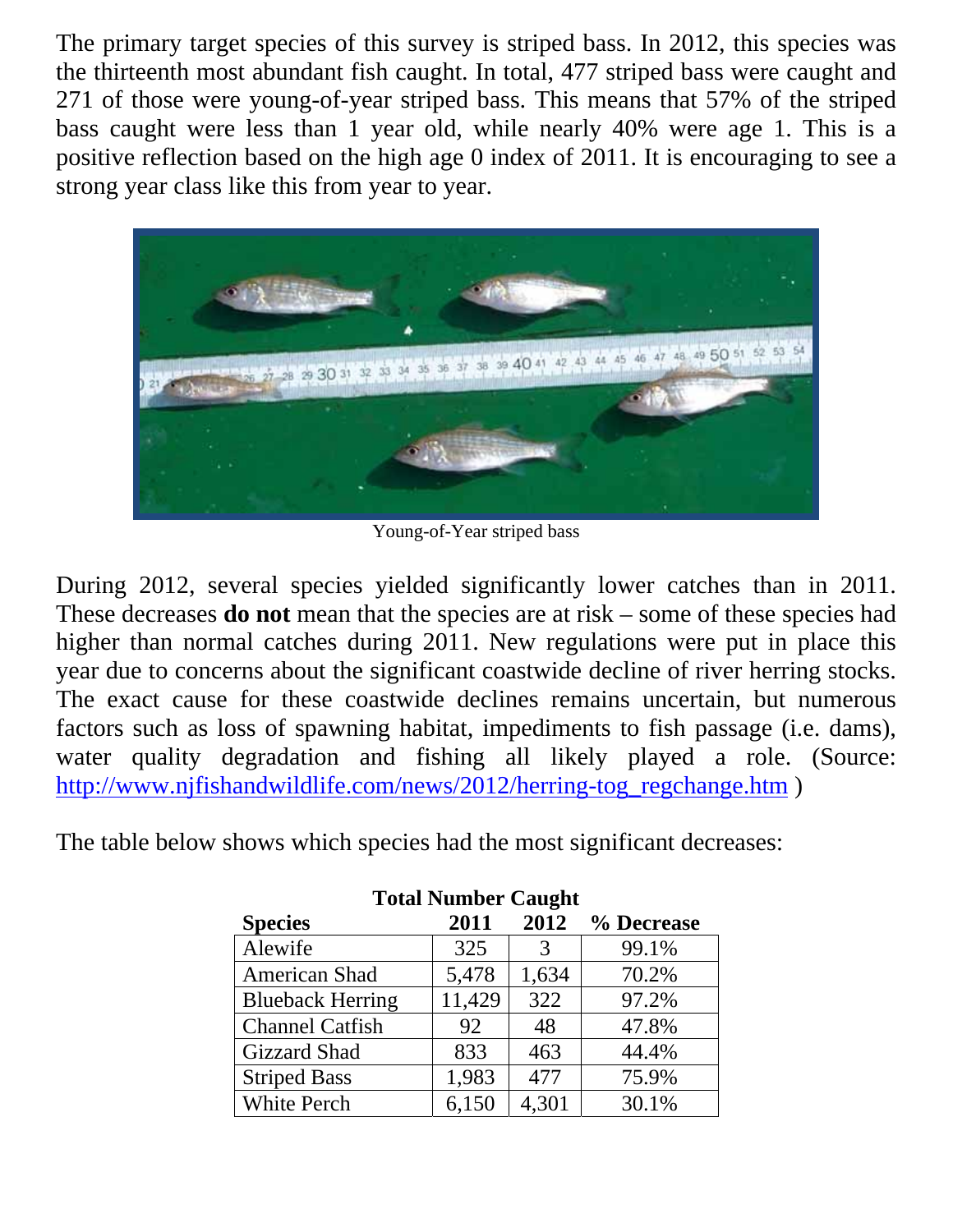During 2012, several species yielded higher than normal catches. The Atlantic croaker and spot numbers were welcome increases, while the others could be a result of low numbers caught in 2011. When Hurricane Irene struck New Jersey in August of 2011, sampling was impacted for over 3 weeks. This and other weatherrelated setbacks yielded only 291 hauls during the 2011 sampling season. This was almost 30 less hauls, most during the fall months, than completed in 2012. It's during this time that large numbers of banded killifish, hogchoker and mummichogs are typically caught. With all 320 stations being sampled during 2012, this could explain the jump in total number caught.

Additionally, the dry summer of 2012 may have impacted catches of certain species, such as American shad, whose numbers were much greater in sampling efforts from the non-tidal portion of the Delaware River.

The table below lists the species with the greatest increases:

| <b>Total Number Caught</b> |       |       |  |  |  |
|----------------------------|-------|-------|--|--|--|
| <b>Species</b>             | 2011  | 2012  |  |  |  |
| <b>Atlantic Croaker</b>    | 23    | 954   |  |  |  |
| <b>Banded Killifish</b>    | 2,901 | 4,399 |  |  |  |
| Hogchoker                  | 311   | 880   |  |  |  |
| Mummichog                  | 713   | 1,046 |  |  |  |
| <b>Pumpkinseed Sunfish</b> | 43    | 119   |  |  |  |
| Spot                       |       | 406   |  |  |  |

Additional species, which were not caught during the previous year, included: striped and white mullet (27 fish) as well as Northern and Southern kingfish (10 fish).

All water quality parameters for 2012 were within normal range. Water temperatures ranged from 4 to 30.1 degrees Celsius. Dissolved oxygen levels ranged from 3.5 to 10.9 milligrams per liter. Salinity values ranged from 0 to 8.4 parts per thousand.